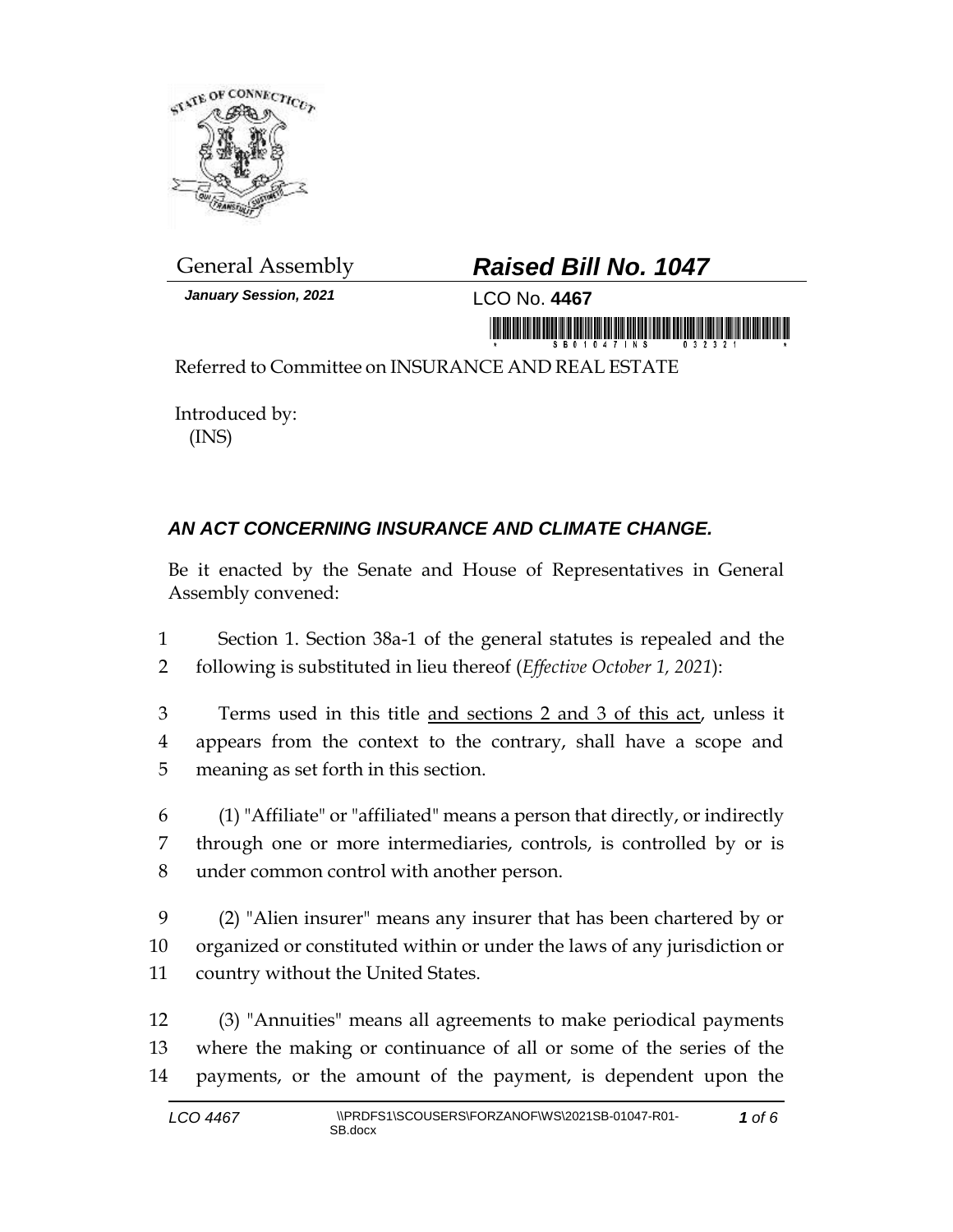continuance of human life or is for a specified term of years. This definition does not apply to payments made under a policy of life insurance.

(4) "Commissioner" means the Insurance Commissioner.

 (5) "Control", "controlled by" or "under common control with" means the possession, direct or indirect, of the power to direct or cause the direction of the management and policies of a person, whether through the ownership of voting securities, by contract other than a commercial contract for goods or nonmanagement services, or otherwise, unless the power is the result of an official position with the person.

 (6) "Domestic insurer" means any insurer that has been chartered by, incorporated, organized or constituted within or under the laws of this state.

 (7) "Domestic surplus lines insurer" means any domestic insurer that has been authorized by the commissioner to write surplus lines insurance.

 (8) "Foreign country" means any jurisdiction not in any state, district or territory of the United States.

 (9) "Foreign insurer" means any insurer that has been chartered by or organized or constituted within or under the laws of another state or a territory of the United States.

 (10) "Insolvency" or "insolvent" means, for any insurer, that it is unable to pay its obligations when they are due, or when its admitted assets do not exceed its liabilities plus the greater of: (A) Capital and surplus required by law for its organization and continued operation; or (B) the total par or stated value of its authorized and issued capital stock. For purposes of this subdivision "liabilities" shall include but not be limited to reserves required by statute or by regulations adopted by the commissioner in accordance with the provisions of chapter 54 or specific requirements imposed by the commissioner upon a subject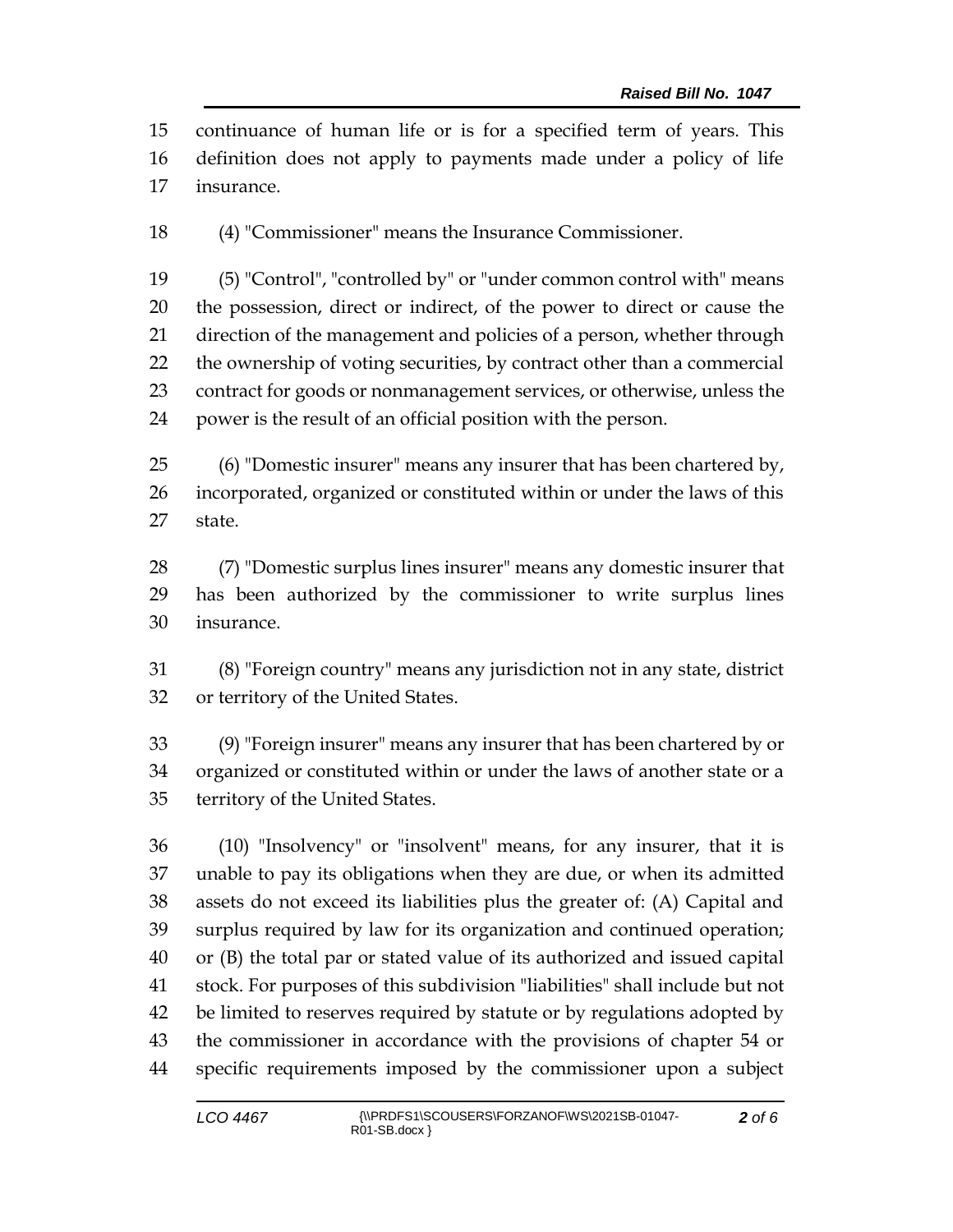company at the time of admission or subsequent thereto.

 (11) "Insurance" means any agreement to pay a sum of money, provide services or any other thing of value on the happening of a particular event or contingency or to provide indemnity for loss in respect to a specified subject by specified perils in return for a consideration. In any contract of insurance, an insured shall have an interest which is subject to a risk of loss through destruction or impairment of that interest, which risk is assumed by the insurer and such assumption shall be part of a general scheme to distribute losses among a large group of persons bearing similar risks in return for a ratable contribution or other consideration.

 (12) "Insurer" or "insurance company" includes any person or combination of persons doing any kind or form of insurance business other than a fraternal benefit society, and shall include a receiver of any insurer when the context reasonably permits.

 (13) "Insured" means a person to whom or for whose benefit an insurer makes a promise in an insurance policy. The term includes policyholders, subscribers, members and beneficiaries. This definition applies only to the provisions of this title and does not define the meaning of this word as used in insurance policies or certificates.

 (14) "Life insurance" means insurance on human lives and insurances pertaining to or connected with human life. The business of life insurance includes granting endowment benefits, granting additional benefits in the event of death by accident or accidental means, granting additional benefits in the event of the total and permanent disability of the insured, and providing optional methods of settlement of proceeds. Life insurance includes burial contracts to the extent provided by section 38a-464.

 (15) "Mutual insurer" means any insurer without capital stock, the managing directors or officers of which are elected by its members.

(16) "Person" means an individual, a corporation, a partnership, a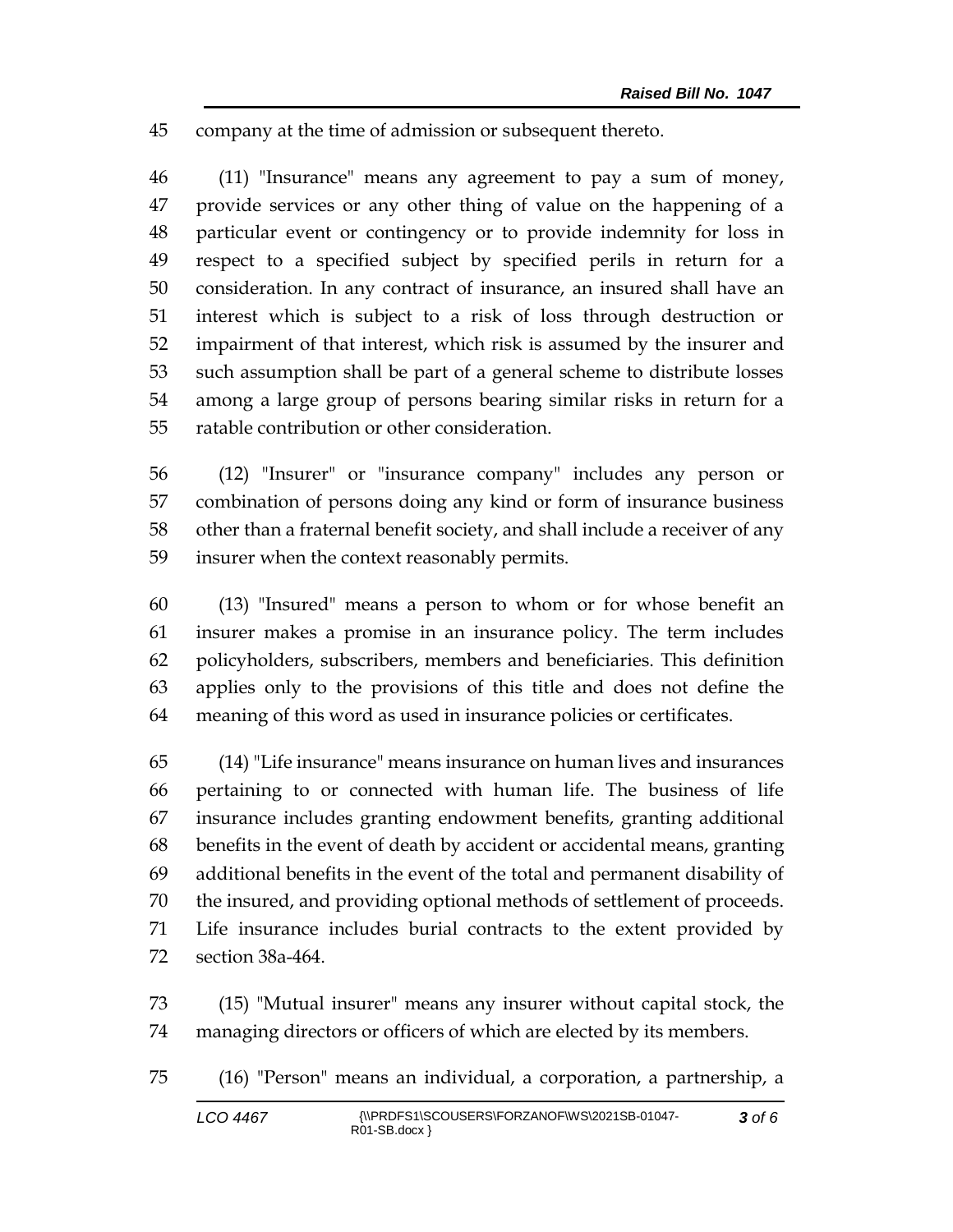limited liability company, an association, a joint stock company, a business trust, an unincorporated organization or other legal entity.

 (17) "Policy" means any document, including attached endorsements and riders, purporting to be an enforceable contract, which memorializes in writing some or all of the terms of an insurance contract.

(18) "State" means any state, district, or territory of the United States.

 (19) "Subsidiary" of a specified person means an affiliate controlled by the person directly, or indirectly through one or more intermediaries.

 (20) "Unauthorized insurer" or "nonadmitted insurer" means an insurer that has not been granted a certificate of authority by the commissioner to transact the business of insurance in this state or an insurer transacting business not authorized by a valid certificate.

 (21) "United States" means the United States of America, its territories and possessions, the Commonwealth of Puerto Rico and the District of Columbia.

 Sec. 2. (NEW) (*Effective October 1, 2021*) (a) (1) Not later than January 93 1, 2022, the commissioner shall develop and implement criteria for each insurer doing business in this state to submit, at least annually, to the commissioner a report disclosing:

(A) Such insurer's investments in fossil fuels;

 (B) The degree to which such insurer's investments are exposed to climate risks; and

 (C) Information concerning such insurer's gross premium underwriting for insureds involved in the fossil fuel industry and related industries.

 (2) The criteria developed by the commissioner pursuant to subdivision (1) of this subsection shall enable the commissioner to post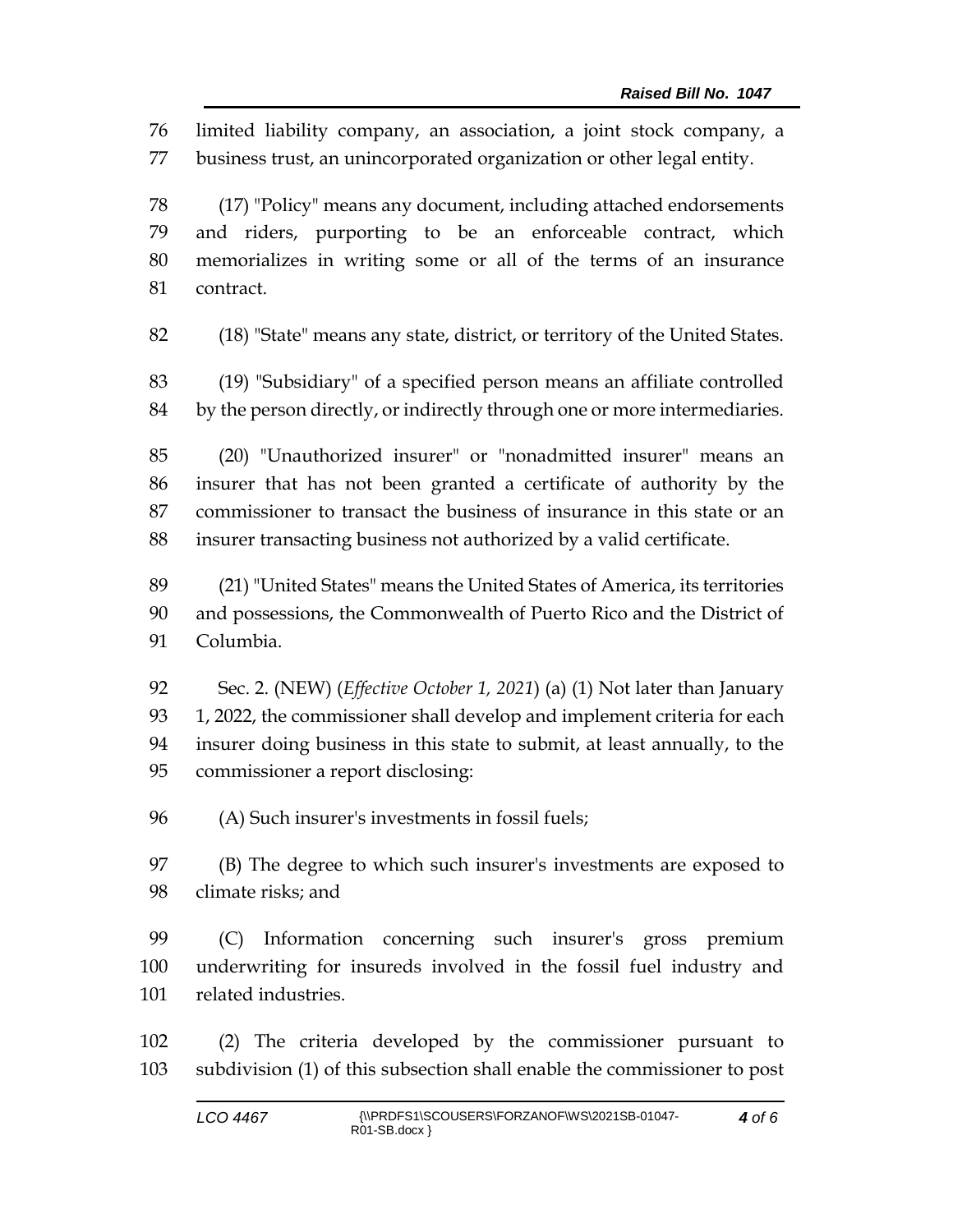the information reported to the commissioner pursuant to subsection (b) of this section on the Insurance Department's Internet web site.

 (b) Not later than March 1, 2022, and annually thereafter, each insurer doing business in this state shall submit a report to the commissioner disclosing the information set forth in subdivision (1) of subsection (a) of this section for the preceding calendar year.

 (c) Not later than April 1, 2022, and annually thereafter, the commissioner shall post the information reported to the commissioner pursuant to subsection (b) of this section on the Insurance Department's Internet web site.

 (d) The commissioner may adopt regulations, in accordance with chapter 54 of the general statutes, to carry out the purposes of this section.

 Sec. 3. (NEW) (*Effective October 1, 2021*) Not later than April 1, 2022, and annually thereafter, the commissioner shall submit a report, in accordance with section 11-4a of the general statutes, to the joint standing committee of the General Assembly having cognizance of matters relating to insurance. The report shall disclose, for the preceding calendar year, the Insurance Department's:

(1) Efforts, if any, to:

 (A) Integrate climate-related risks into the department's regulation and supervision of insurers, including, but not limited to:

- (i) Risk-based capital requirements;
- (ii) Regular supervisory examinations; and
- (iii) Own risk and solvency assessments; and

 (B) Align insurer investment and underwriting activities with the goal expressed by the parties to the United Nations Framework Convention on Climate Change in the Paris Agreement to limit the